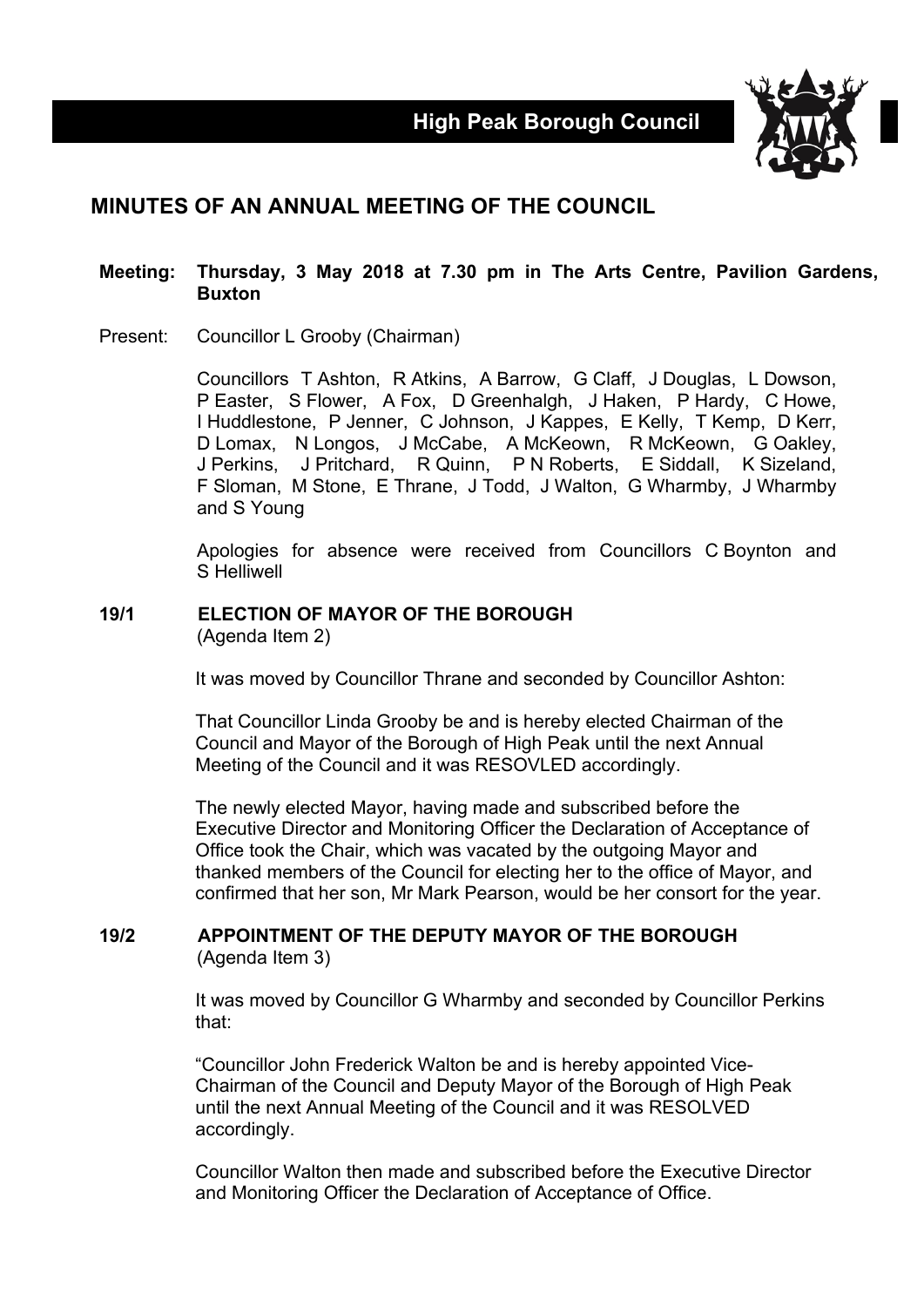### **19/3 VOTE OF THANKS TO THE RETIRING MAYOR** (Agenda Item 4)

Councillor A McKeown moved a vote of thanks to Councillor Matthew Stone, the retiring Mayor. Councillor Todd seconded the motion and it was RESOLVED accordingly.

The Mayor then presented Councillor Stone with his retiring Mayor's badge.

Councillor Stone, in response to the vote of thanks, thanked various members of staff, councillors and his mother, who acted as his consort during his mayoral year for all their help and assistance.

# **19/4 TO RECEIVE DISCLOSURES OF INTEREST ON ANY MATTER BEFORE THE COUNCIL**

(Agenda Item 5)

There were no declarations of interests made.

### **19/5 TO RECEIVE AND CONSIDER ANY ANNOUNCEMENTS BY THE MAYOR** (Agenda Item 6)

The Mayor announced that she would be supporting Blythe House and Buxton Mountain Rescue Team as her mayoral charities.

## **19/6 SIZE AND POLITICAL COMPOSITION OF COMMITTEES** (Agenda Item 7)

It was moved by Councillor Ashton and seconded by Councillor Kemp that the size and political composition of committees as set out in Appendix A to the report be approved.

When put to the meeting it was RESOLVED accordingly.

# **19/7 NOMINATIONS FROM THE POLITICAL GROUPS TO COMMITTEES AND SUB-COMMITTEES**

(Agenda Item 8)

It was moved by Councillor Ashton and seconded by Councillor Kemp that the nominees of the political groups to Committees as tabled, be noted.

When put to the meeting it was RESOLVED accordingly.

### **19/8 APPOINTMENT OF CHAIRS AND VICE-CHAIRS** (Agenda Item 9)

### **Development Control Committee**

It was moved by Councillor Ashton and seconded by Councillor Kemp that Councillor Lomax be appointed Chair of Development Control Committee.

When put to the it was RESOLVED accordingly.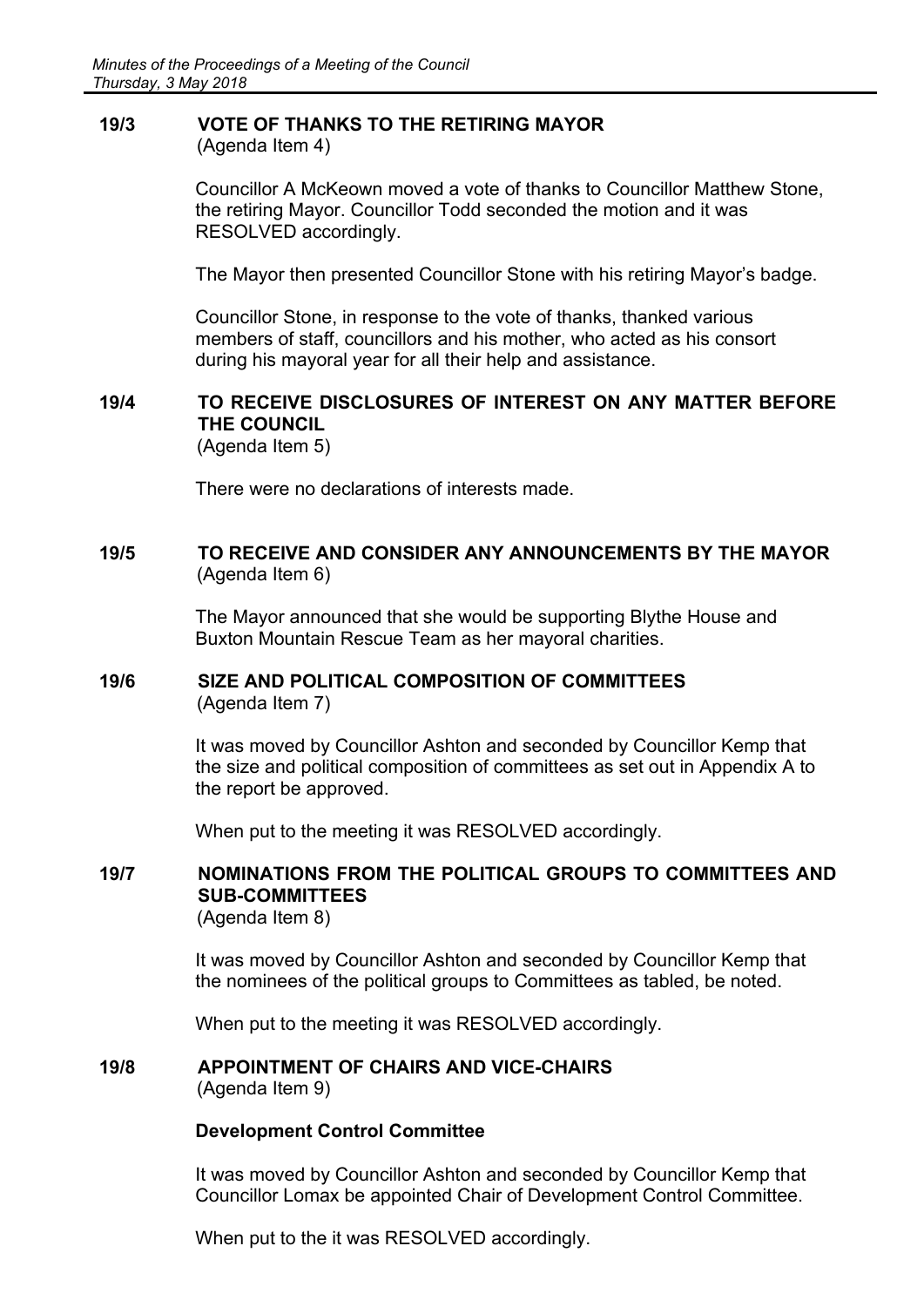It was moved by Councillor Ashton and seconded by Councillor Kemp that Councillor Thrane be appointed Vice-Chair of Development Control **Committee** 

When put to the meeting it was RESOLVED accordingly.

### **Audit & Regulatory Committee**

It was moved by Councillor Ashton and seconded by Councillor Kemp that Councillor Douglas be appointed Chair of Audit & Regulatory Committee.

When put to the meeting it was RESOLVED accordingly.

It was moved by Councillor A McKeown and seconded by Councillor Greenhalgh that Councillor Sloman be appointed Vice-Chair of Audit & Regulatory Committee.

When put to the meeting it was RESOVLED accordingly.

### **Standards Committee**

It was moved by Councillor Ashton and seconded by Councillor Kemp that Councillor Johnson be appointed Chair of Standards Committee.

When put to the meeting it was RESOLVED accordingly.

It was moved by Councillor A McKeown and seconded by Councillor R McKeown that Councillor Sloman be appointed Vice-Chair of Standards **Committee.** 

When put to the meeting it was RESOLVED accordingly.

### **Licensing Committee**

It was moved by Councillor Ashton and seconded by Councillor Kemp that Councillor Perkins be appointed Chair of Licensing Committee.

When put to the meeting it was RESOLVED accordingly.

It was moved by Councillor A McKeown and seconded by Councillor Greenhalgh that Councillor R McKeown be appointed Vice-Chair of Licensing Committee.

When put to the meeting it was RESOLVED accordingly.

### **Appointment and Appeals Panel**

It was moved by Councillor Kemp and seconded by Councillor Thrane that Councillor Ashton be appointed Chair of the Appointment and Appeals Panel.

When put to the meeting it was RESOLVED accordingly.